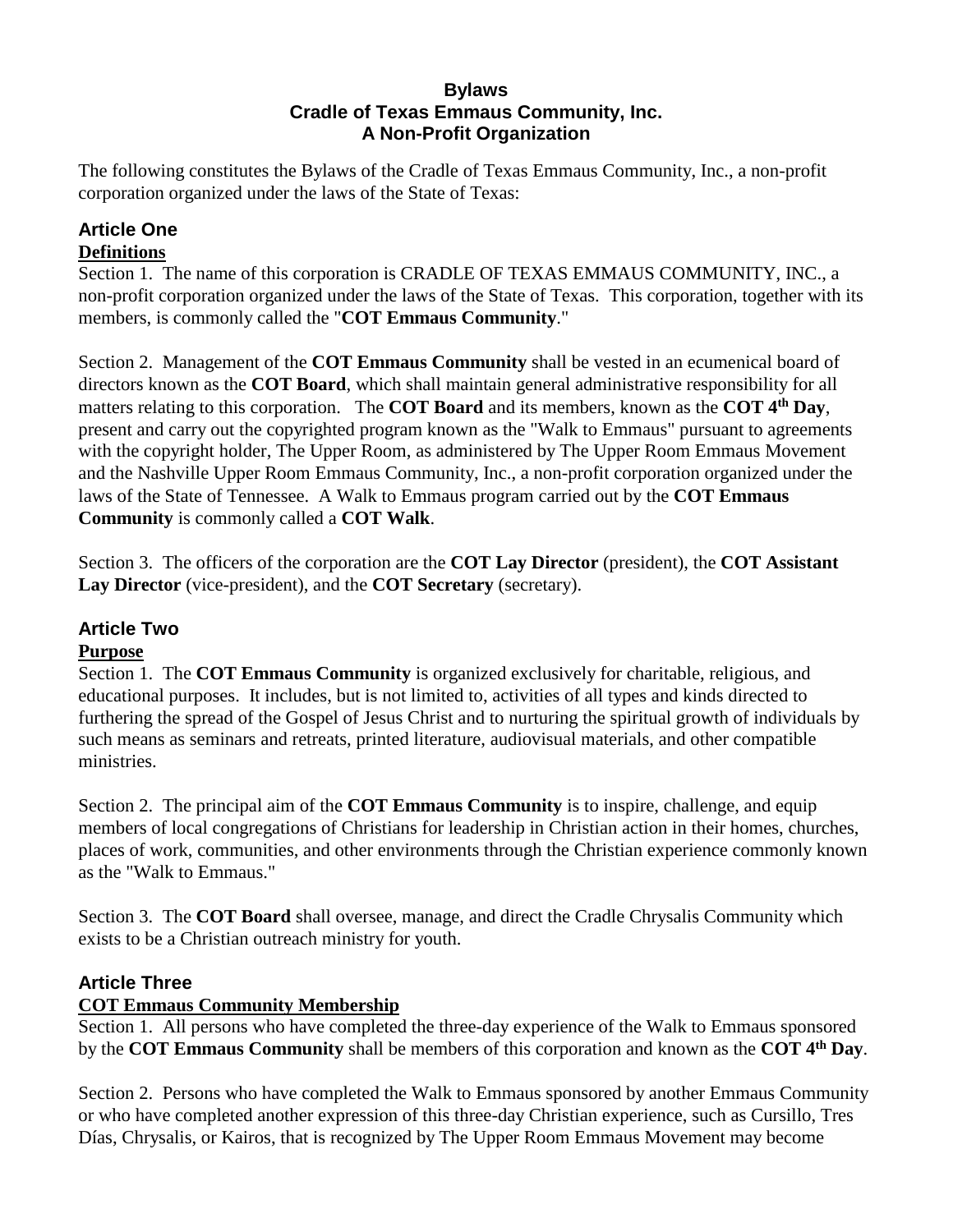members of the **COT Emmaus Community** by participating in its activities and petitioning the **COT Secretary** to include their names and contact information in the official directory of the corporation.

Section 3. The **COT 4th Day** shall meet in the fourth quarter of each year at a designated location, on a date, and at a time announced by the **COT Board** to consider any and all matters presented to the membership and to elect the At-large **COT Directors**. Written notice of the meeting shall be sent to the **COT 4 th Day** not less than ten (10) days nor more than fifty (50) days before the date of the annual meeting. The annual meeting may be a part of a Gathering of the **COT Emmaus Community**.

Section 4. The **COT Board** may call a special meeting of **COT 4th Day**, either at its sole action or at the request of 10% of the **COT 4th Day**. Written notice of the special meeting shall be sent to the **COT 4th Day.** Such notice shall be sent not less than ten (10) days nor more than fifty (50) days before the date of the special meeting and shall contain the place, date, time, and purpose(s) of the special meeting.

Section 5. A quorum at a regular or special meeting of the **COT 4th Day** shall be a minimum of twentyfive (25) **COT 4th Day** members. The **COT Secretary**, or other designated **COT Director**, shall verify that a quorum is established by verifying the names of those attending against the **COT 4th Day** membership roll. A vote of the majority of the **COT 4th Day** present at the meeting shall constitute an act of the membership, unless the vote of a greater number is required by law, the Articles of Incorporation, or these Bylaws.

## **Article Four**

### **Composition of the COT Board Shall Be**

Section 1. Fifteen (15) voting members known as the **COT Directors** include

- Eleven (11) At-large **COT Directors** which include the
	- o **COT Lay Director**
	- o **COT Assistant Lay Director**
	- o **COT Secretary**
- The **COT SPIRITUAL DIRECTOR**
- The **COT ASSISTANT SPIRITUAL DIRECTOR**
- The immediate **COT Past Lay Director**
- The **Chair of the Cradle Chrysalis Community Committee**

Section 2. Seven (7) non-voting members known as the **Appointed COT Board Members** include

- COT Registrar
- COT Database and Document Manager
- COT Webmaster
- COT Financial Secretary
- COT Treasurer
- Chair of the Team Selection Committee
- Chair of the Team Training Committee

### Section 3. A **COT Director** shall not serve concurrently as an **Appointed COT Board Member**

### **Article Five**

### **Qualifications, Selection, and Terms of the COT Board Positions**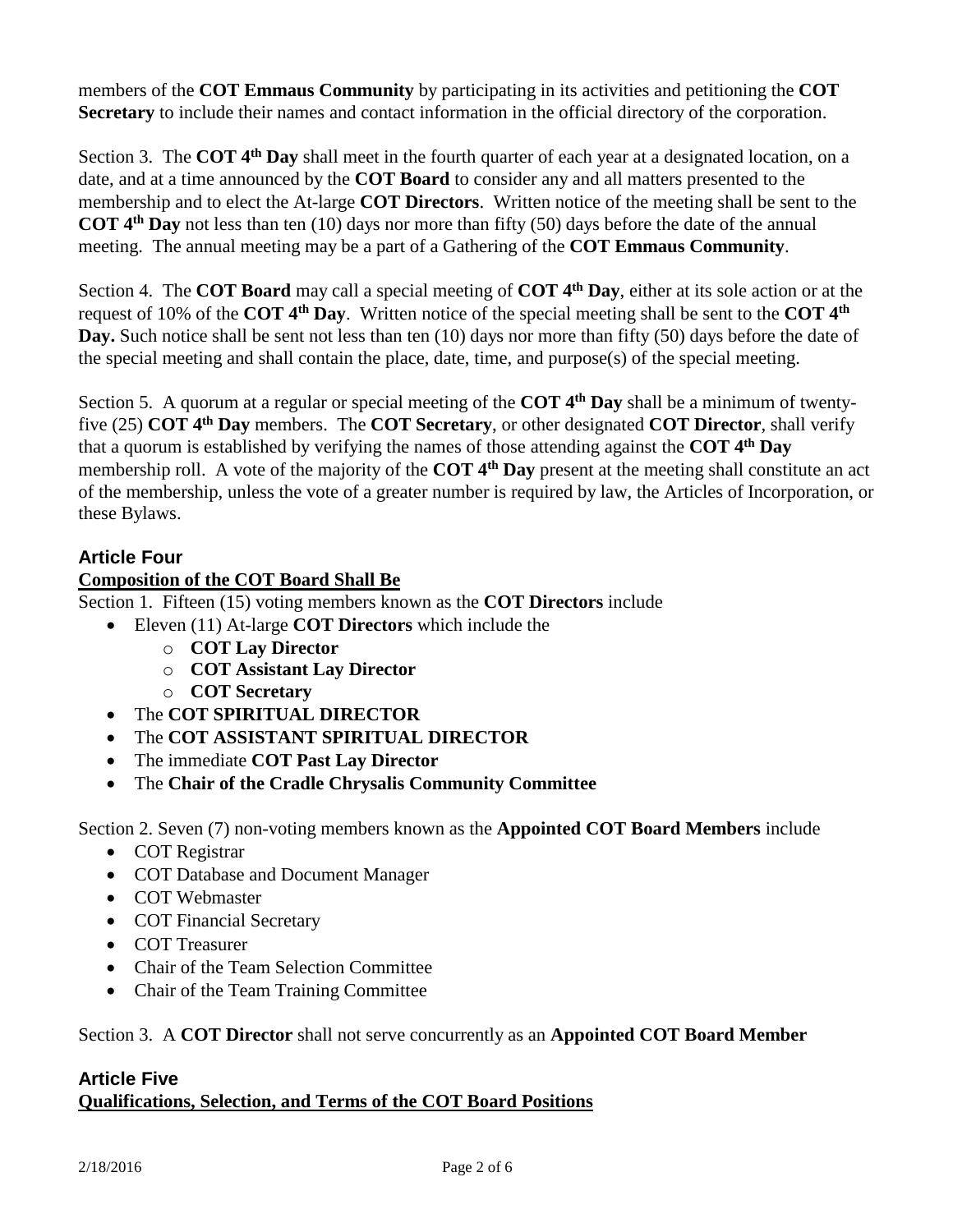Section 1. The eleven (11) At-large **COT Directors** shall serve three-year terms, staggered so that approximately one-third of the **COT Directors** are elected each year by the **COT 4th Day**. The term of office for a **COT Director** begins January 1<sup>st</sup> and ends December 31<sup>st</sup>, three years hence, or until the director's successor is elected.

- Candidates for the At-large board positions shall have served on at least one **COT Walk** team.
- They should
	- o Be active participants in their local church
	- o Be actively involved in a reunion or similar group
	- o Participate regularly in Fourth Day activities
	- o Demonstrate ability to yield to spiritual authority
	- o Be able to accept feedback with grace and make needed changes
	- o Be sensitive to people who have different opinions
- A nominating committee shall prepare a slate of candidates equal to the number of At-large open **COT Director** positions. This slate will be presented to the **COT 4th Day** for election at the annual meeting.
- If a member of the **COT 4th Day** is interested in serving on the **COT Board**, he/she should submit his/her name to the nominating committee for consideration.
- A **COT Director** shall not be re-elected to successive three-year terms. At least one calendar year must separate the terms. The only exception to the three-year term maximum is the **COT PAST**  LAY DIRECTOR may serve a fourth year.

Section 2. The **COT SPIRITUAL DIRECTOR** and **COT ASSISTANT SPIRITUAL DIRECTOR** shall be elected from the **COT 4th Day** by the **COT Directors** at the December meeting of the **COT Board**. They shall:

- $\bullet$  Be ordained minister(s), pastor(s), or priest(s) of the Gospel
- Have completed the Walk to Emmaus or other expression of this three-day Christian experience that is recognized by The Upper Room Emmaus Movement, such as Cursillo, Tres Días, Chrysalis, or Kairos
- Have served as the Spiritual Director of at least one **COT Walk**
- Each serve one-year terms beginning January  $1<sup>st</sup>$  and concluding December  $31<sup>st</sup>$
- Serve a maximum of three consecutive terms on the **COT Board**. After serving three consecutive terms, a person serving as the **COT SPIRITUAL DIRECTOR** or the **COT ASSISTANT SPIRITUAL DIRECTOR** must allow one calendar year before serving again.

Section 3. **The Chair of the Cradle Chrysalis Community Committee** shall be elected from the **COT 4 th Day** by the **COT Directors** at the December meeting of the **COT Board**. He/she shall serve a:

- One-year term beginning January  $1<sup>st</sup>$  and concluding December  $31<sup>st</sup>$
- Maximum of three consecutive terms on the **COT Board**. After serving three consecutive terms, a person serving as the **Chair of the Cradle Chrysalis Community Committee** must allow one calendar year before serving again.

Section 4. The **COT Past Lay Director** shall serve as an ex-officio voting member of the **COT Board**.

Section 5. The officers of the **COT Emmaus Community** shall be elected by and from the **COT Directors** at the December meeting of the **COT Board**. Officers shall serve a term of one year, beginning January  $1<sup>st</sup>$  and concluding December  $31<sup>st</sup>$ .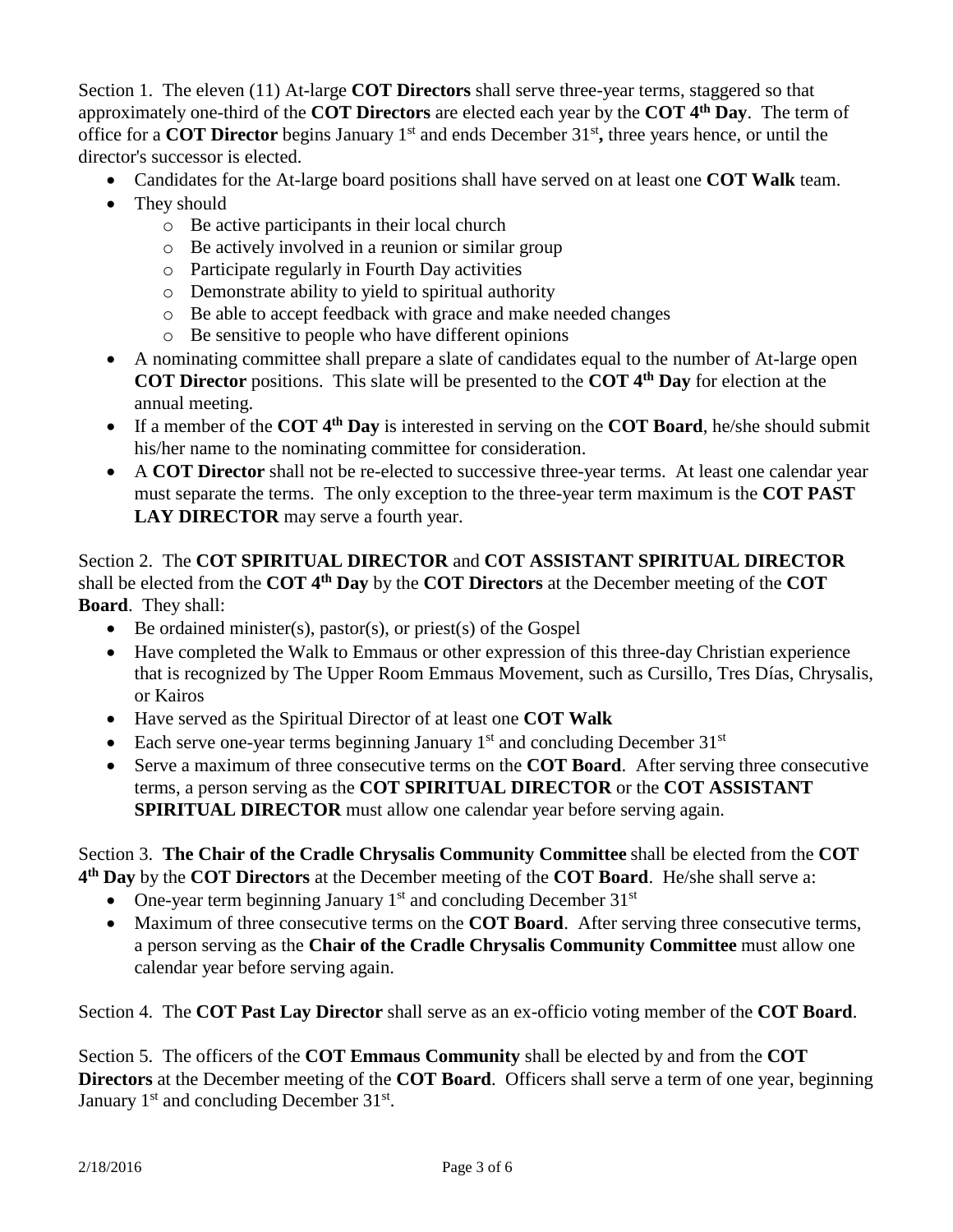Section 6. Any **COT Board** member that refuses to follow the Emmaus Handbook, the Bylaws, or the COT Policies and Procedures shall be counseled and/or may be removed after prayerful consideration by action of the **COT Directors**.

Section 7. In the event that a **COT Director** position becomes vacant for any reason, the remaining **COT Directors,** at the next **COT Board** meeting, regular or special, shall appoint a qualified **COT 4th Day** to serve until the next regular election.

- At the next regular election, a qualified **COT 4th Day** member shall be elected to serve the remainder of the three-year term. For example, if one year remains in the original **Director's** term at the time of the election, the new **Director's** term of office would be one year.
- At the end of the one-year term, the new **COT Director** must wait for one year before being eligible to run again for a three-year At-large **COT Director** position. Likewise, any **COT Director** who has just completed their **COT Board** service may not be appointed to fill the remainder of a term which becomes vacant unless one calendar year has elapsed since he/she last served.

Section 8. The **Appointed Board Members** shall be appointed annually from the **COT 4th Day** by the **COT Directors** at the December meeting of the **COT Board.** Their term of office is one (1) year, beginning January  $1<sup>st</sup>$  and concluding December  $31<sup>st</sup>$ , however, they may be reappointed each year with no term limit.

### **Article Six**

### **Responsibilities of the COT Board Members**

Section 1. **COT Emmaus Community** Officer Responsibilities

The **COT Lay Director** shall:

- Preside at all meetings of the **COT Board** and all meetings of the **COT 4th Day**
- Appoint any committees as authorized by a vote of the **COT Board**
- Represent the corporation as its chief executive officer, subject to policies and resolutions of the **COT Board**
- Sign all official documents for the corporation including documents required by the Federal Government and/or the State of Texas
- Sign an annual Letter of Agreement, which commits **COT Emmaus Community** to follow the current guidelines of The Upper Room Emmaus Office in the structure and discipline of the three-day (72 hour) "Walk to Emmaus"

The **COT Assistant Lay Director** shall execute the duties of the **COT Lay Director** in his or her absence.

The **COT Secretary** shall:

- Cause to be included the names, addresses, telephone numbers, and e-mail addresses of the **COT 4th Day** in the official directory of the corporation
- Record and maintain an accurate set of minutes of every meeting of the **COT Board**, inclusive of the attendance or absence of each **COT Director**
	- o Record the substance of the business transacted
	- o Record the resolutions adopted or rejected by the **COT Directors**
- Maintain the minutes of any and all regular and special meetings of the **COT 4th Day**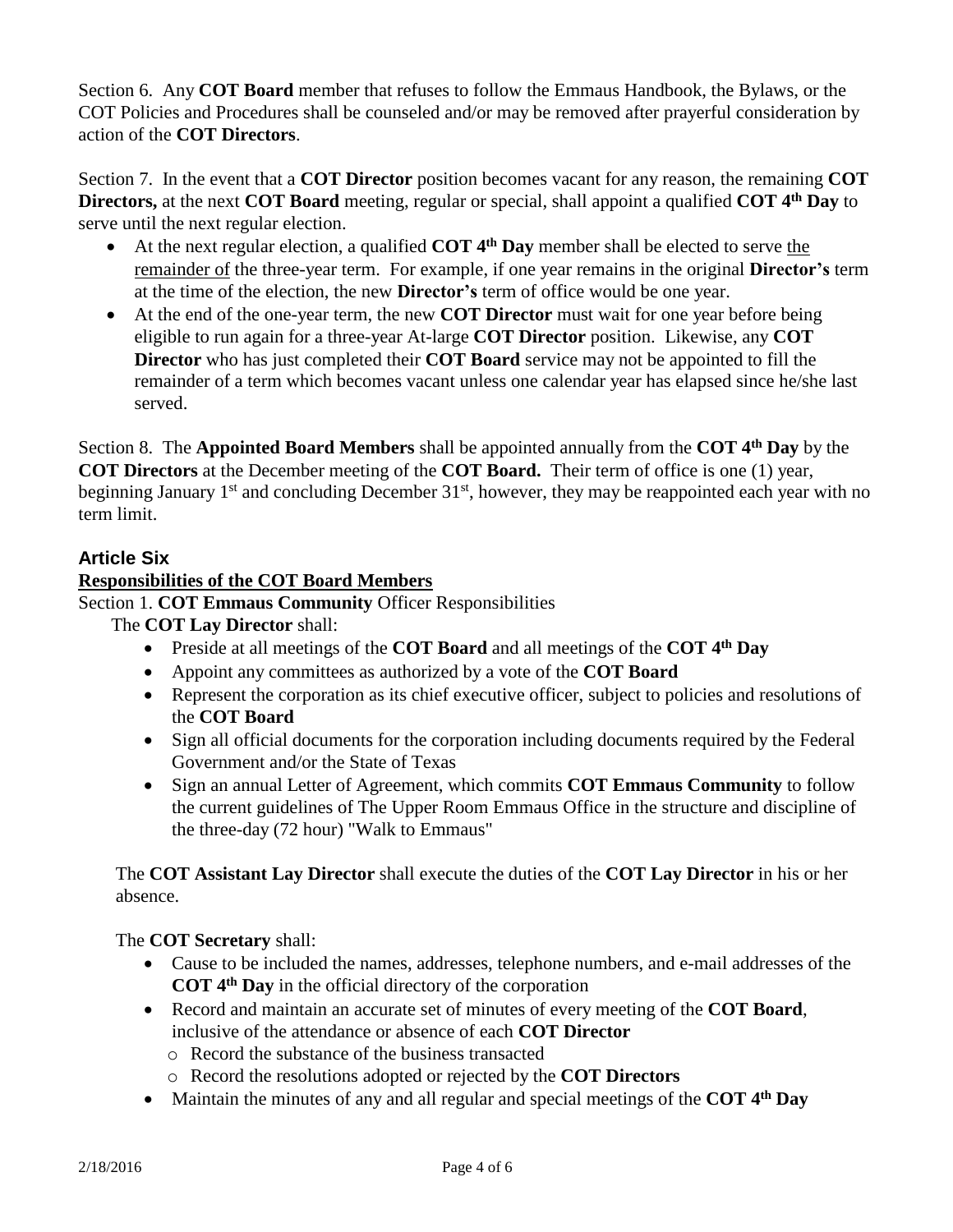### Section 2. **COT Board Clergy** Responsibilities

### The **COT SPIRITUAL DIRECTOR (SD)** shall:

- Provide the **COT Board** with spiritual guidance
- Recommend **COT Walk** Spiritual Directors to the **COT Board**
- Be responsible for training **COT Spiritual Directors** for the Walks

The **COT Assistant Spiritual Director** (**ASD**) shall execute the duties of the **COT SD** in his or her absence.

#### Section 3. **Appointed COT Board Member** Responsibilities

- COT Registrar is to process Pilgrim applications and fees for all **COT Walks** and assign Pilgrims to each **COT Walk**
- COT Database and Document Manager is to maintain:
	- o A database of **COT 4th Day** members and provide information as needed to support the team selection process and other membership activities
	- o The current and historical documents pertinent to the operation of the **COT Emmaus Community** and distribute such documents as needed
- COT Webmaster is to maintain a website that aids in communication to the **COT 4th Day** and other Emmaus Communities
- COT Financial Secretary is to record and deposit all incoming funds
- COT Treasurer is to make all dispersion of funds, maintain the records of such dispersions, and provide the **COT Board** with regular statements of the financial status of the **COT Emmaus Community**
- COT Team Selection Chair is to schedule meetings for and facilitate the meeting of the COT Team Selection Committee
- COT Team Training Chair is to organize and conduct training sessions for each major component of each **COT Walk**

Section 4. Special Fiduciary Requirements

- COT Financial Secretary and the COT Treasurer shall not be the same person.
- An outside accounting firm is to be responsible for an annual financial audit of the **COT Emmaus Community** financial records and procedures to ensure that the corporation is in compliance with all relevant tax laws and regulations.

### **Article Seven**

### **Meetings of the COT Board**

Section 1. The **COT Board** shall meet at least quarterly or more often at the board's discretion. One-half of the **COT Directors** shall constitute a quorum to conduct any and all business at regularly scheduled meetings of the **COT Board**.

Section 2. In addition to the regularly scheduled **COT Board** meetings, additional meetings may be called by the **COT Lay Director** with five days' notice to the other **COT Directors** stating the place, date, time, and purpose(s) of the called meeting. One-half of the **COT Directors** shall constitute a quorum to conduct any and all business at a called meeting of the **COT Board.**

Section 3. A special meeting of the **COT Board** may be called by 30% of the **COT Directors** with five days' notice to the other **COT Directors** stating the place, date, time, and purpose(s) of the special